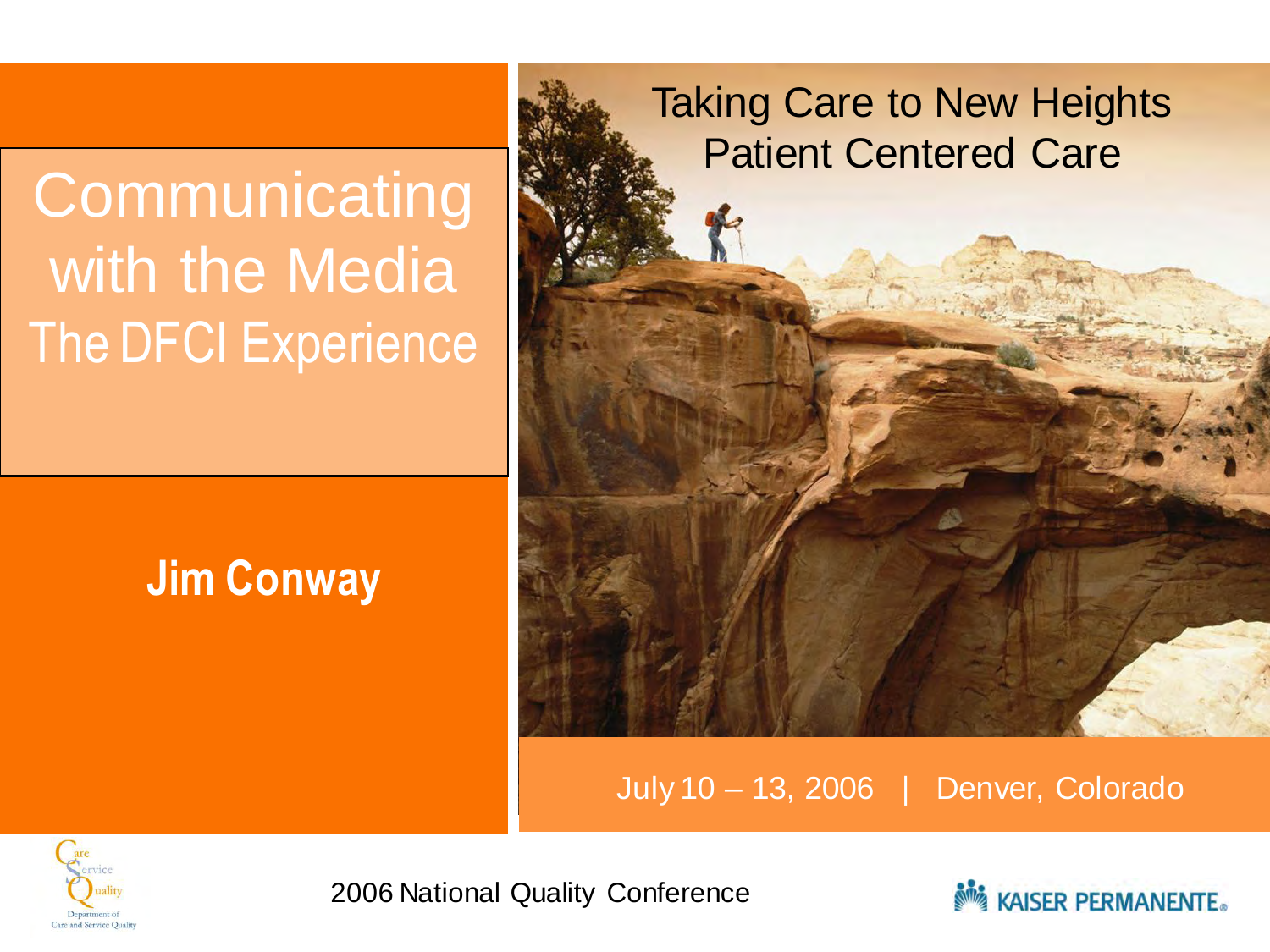### **Endless Opportunities**

#### • **Lehman Overdose**

- **1, 2, 3, 5, 10 year**
- **Example 1** Litigation
- Disciplinary actions
- **Identity Theft**
- **Stolen medical records**
- **Alternative therapies**
- **Critical incidents and near-misses**
- **"The bar is in a different place for DFCI"**



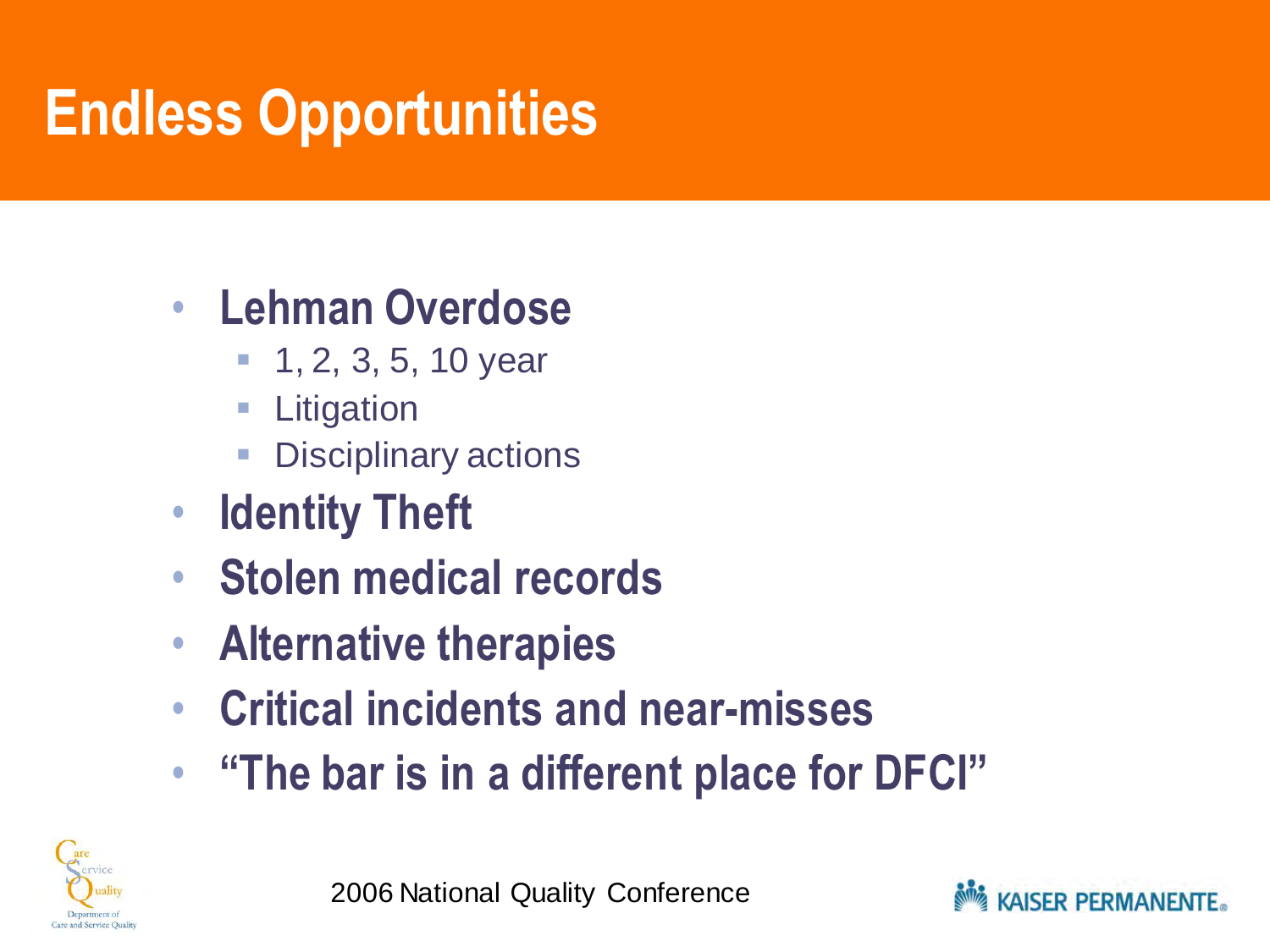### **Critical Questions**

**What Can We Do Now? What Happened? What Is the Notification Process? What Can We Say? How Can We Say It? Who Are We Talking To?**



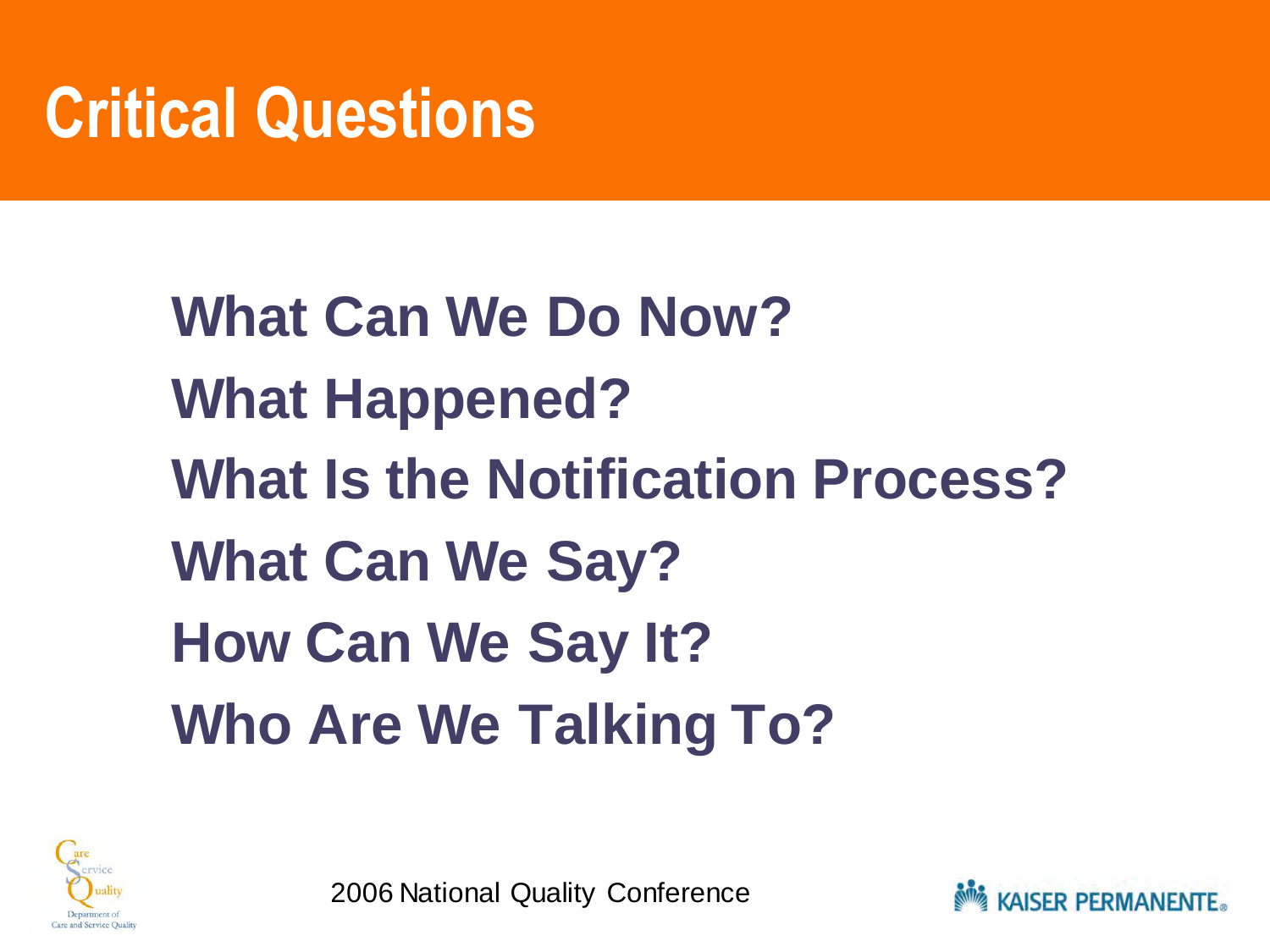## **What Can We Do Now?**

#### ■ Formal Crisis Plan?

- Get organized
- Know your audiences and how to reach them
- Communications staff routinely in the loop



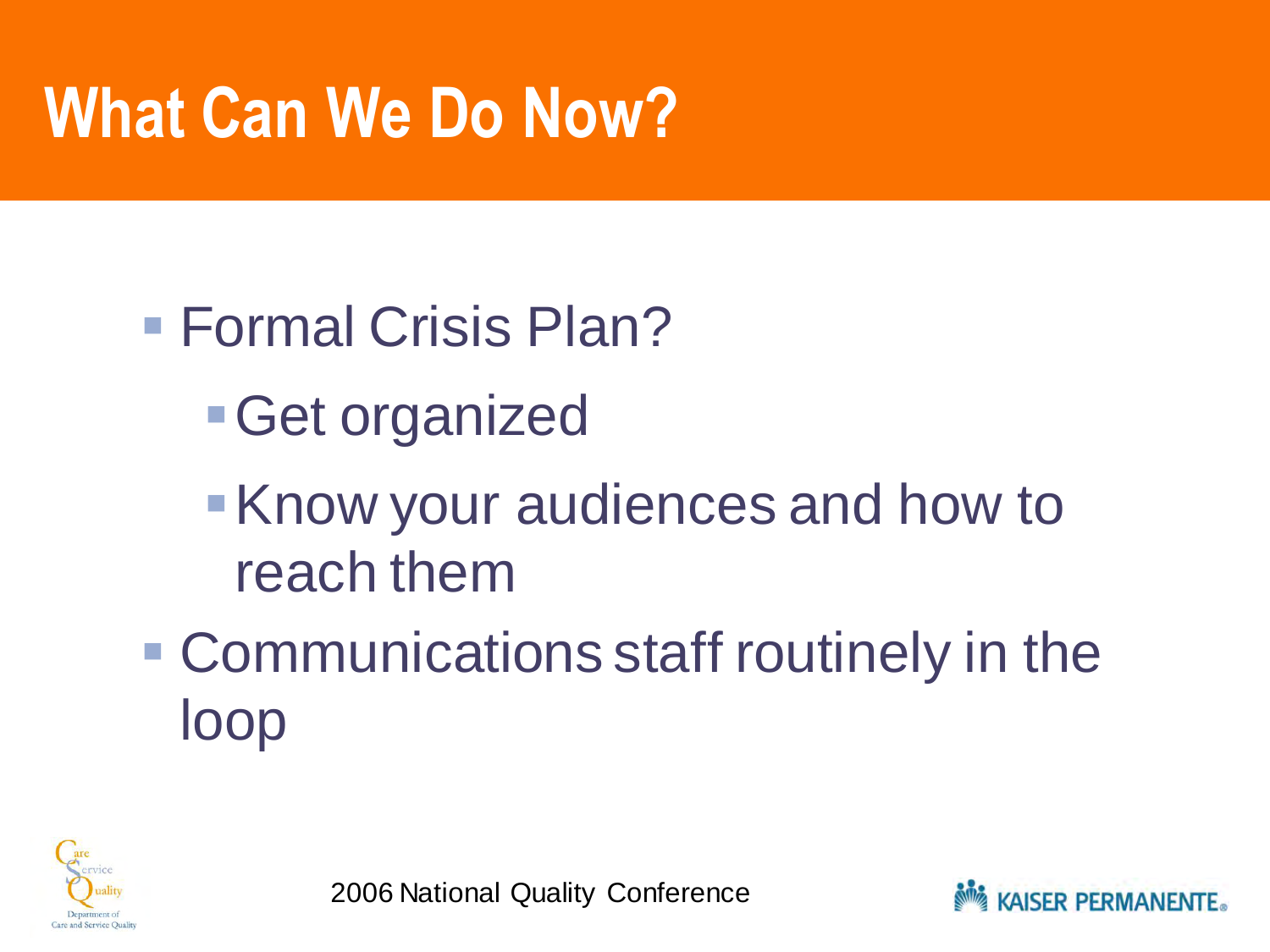## **What Can We Do Now?**

- Engage the media build relationships and credibility
- Develop relationship between communications and legal
- **Imagine the worst**



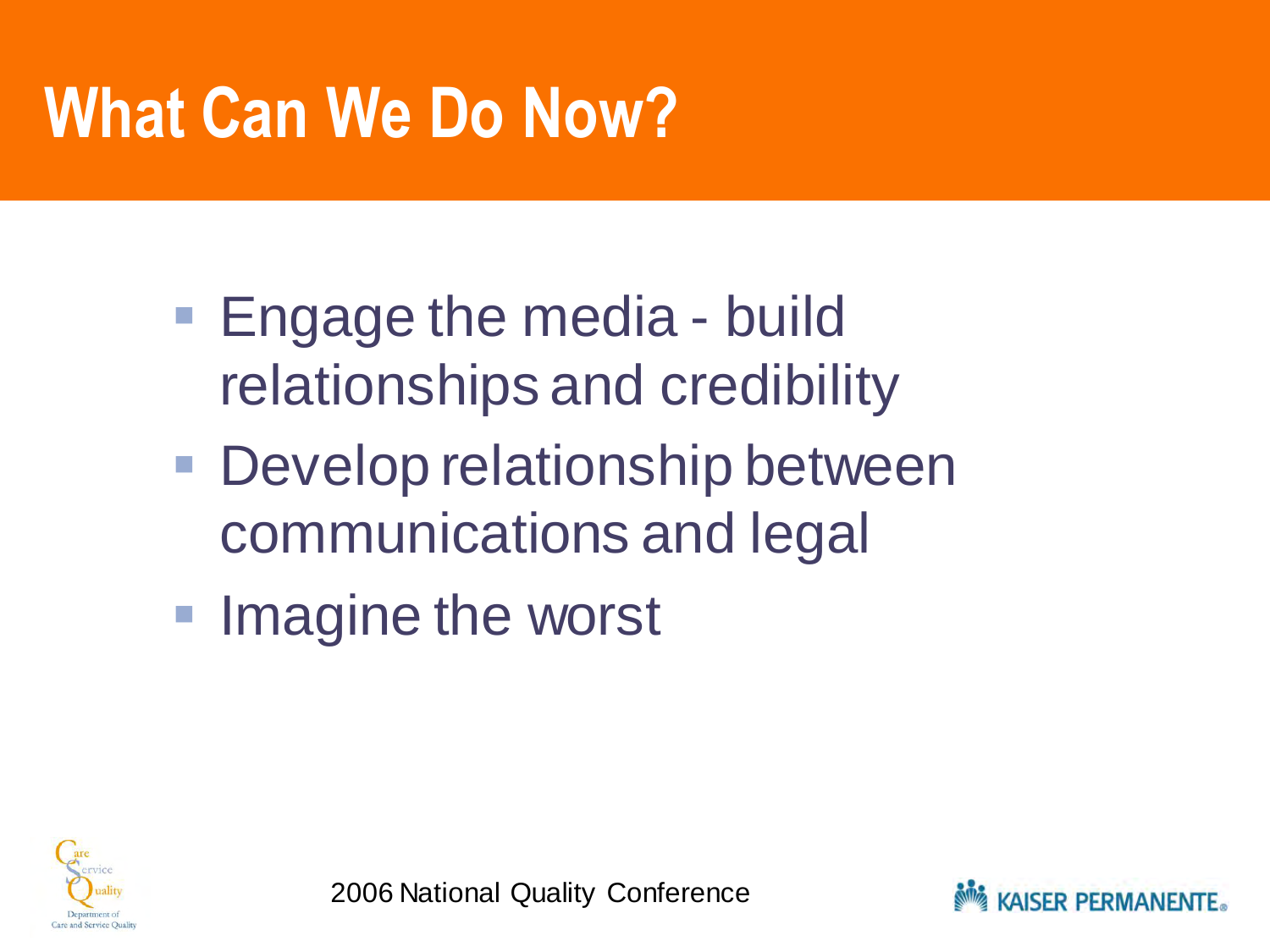## **Incident is Discovered**

- Communications must be notified immediately as part of core team
- Staff is beginning to hear about the incident / tragedy
- **This is top priority** now…schedules must change
	- **Establish regular meeting time**



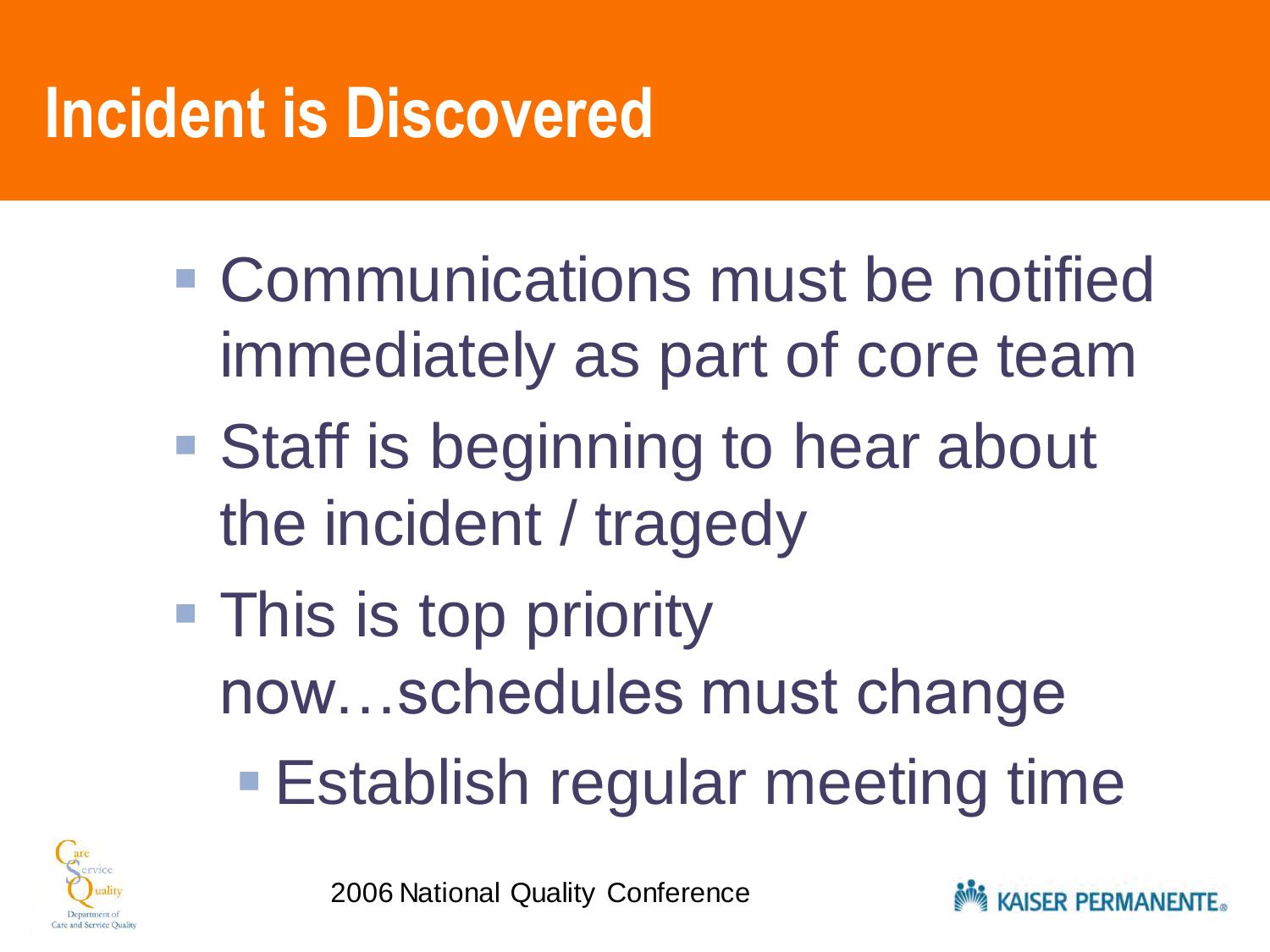## **What Happened?**

#### Learn as much about the incident as possible

- Early information often is incorrect
- Be precise and ask detailed questions
- Get continual updates



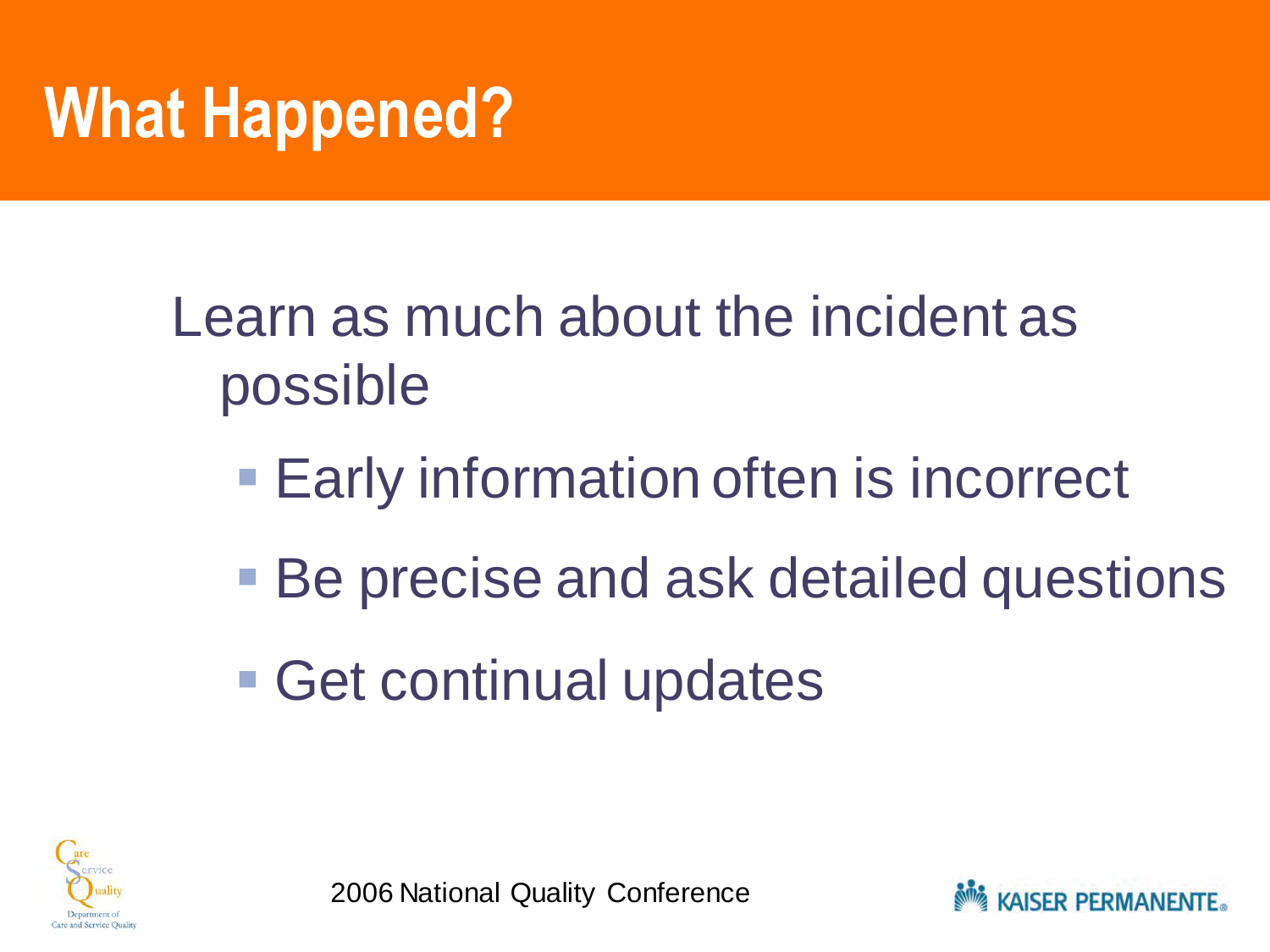### What Is the Notification Process?

Determine who knows and how the information is likely to spread

When is the first public notification?

Expect a media call at any time

**• Don't let people minimize the** likelihood it will go public



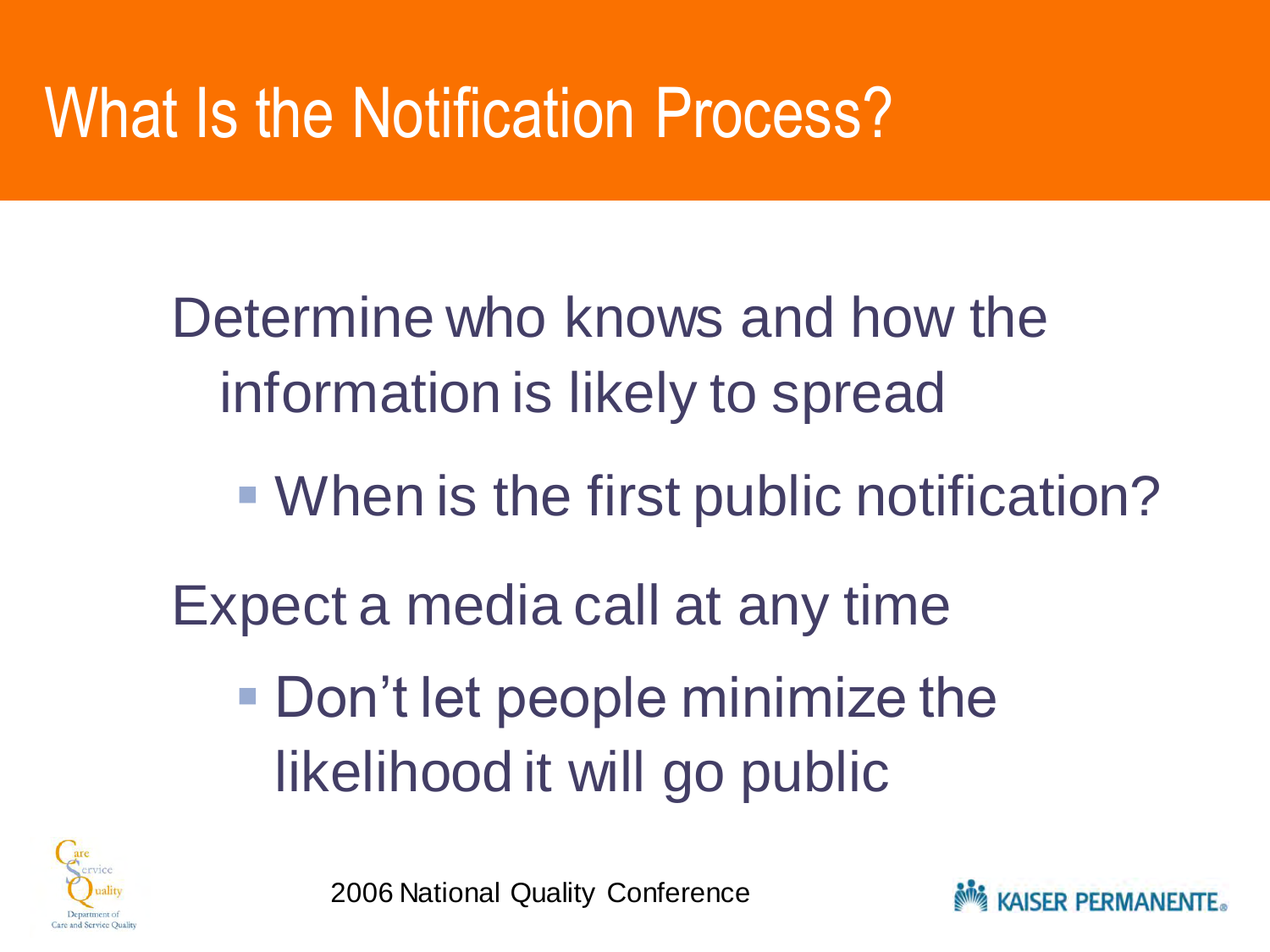## **What Can We Say?**

- Both communications and legal must be flexible
- Don't hide—you must engage the
	- process
		- **Misinformation fills a vacuum very** hard to correct later
		- Good information drives out bad
		- **The first stories frame everything**



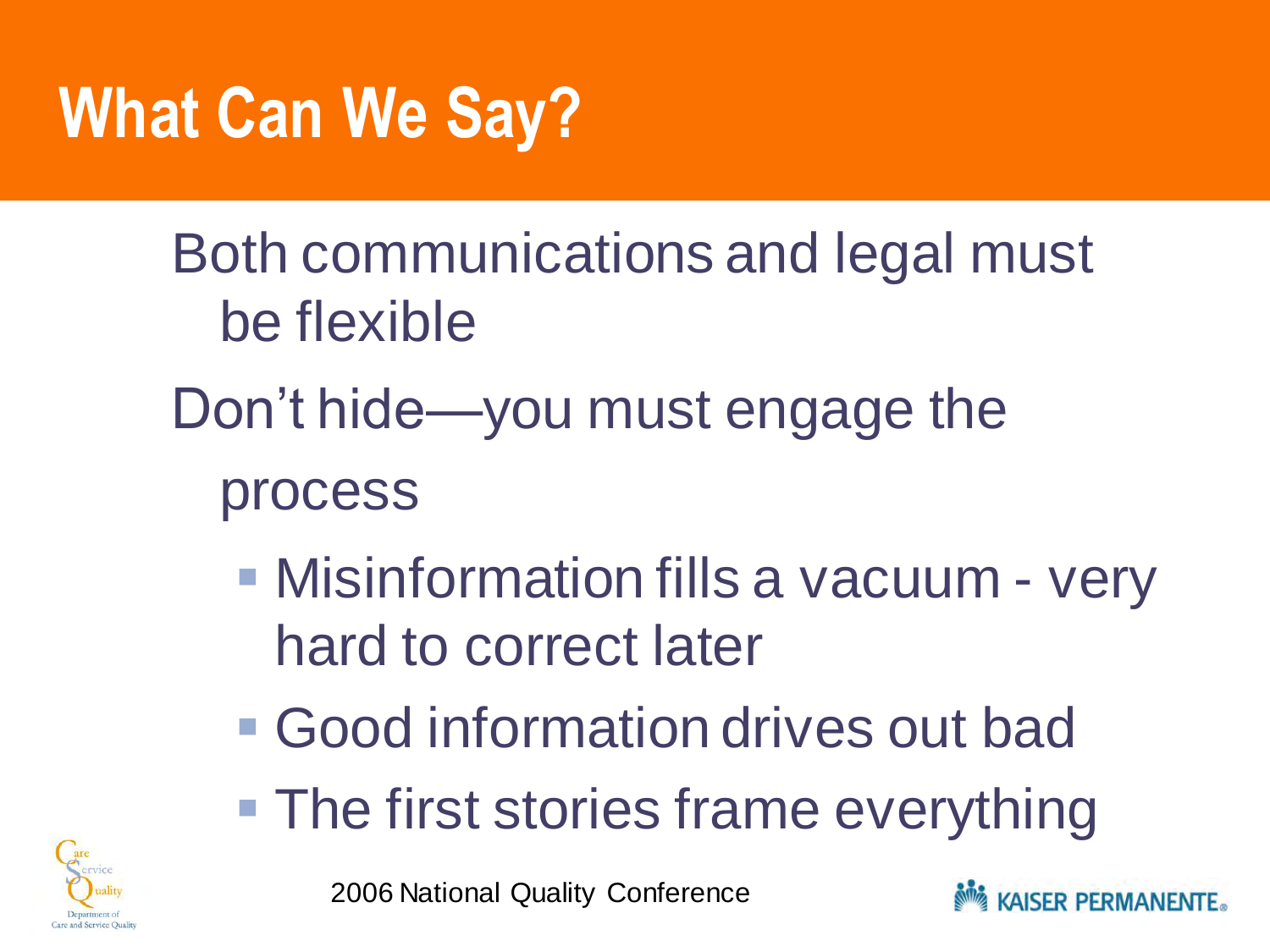# **What Can We Say?**

Do not say anything you are not positive about **Never speculate** Credibility is essential ■ Make an emotional connection Over time, release as much accurate information as you can, considering



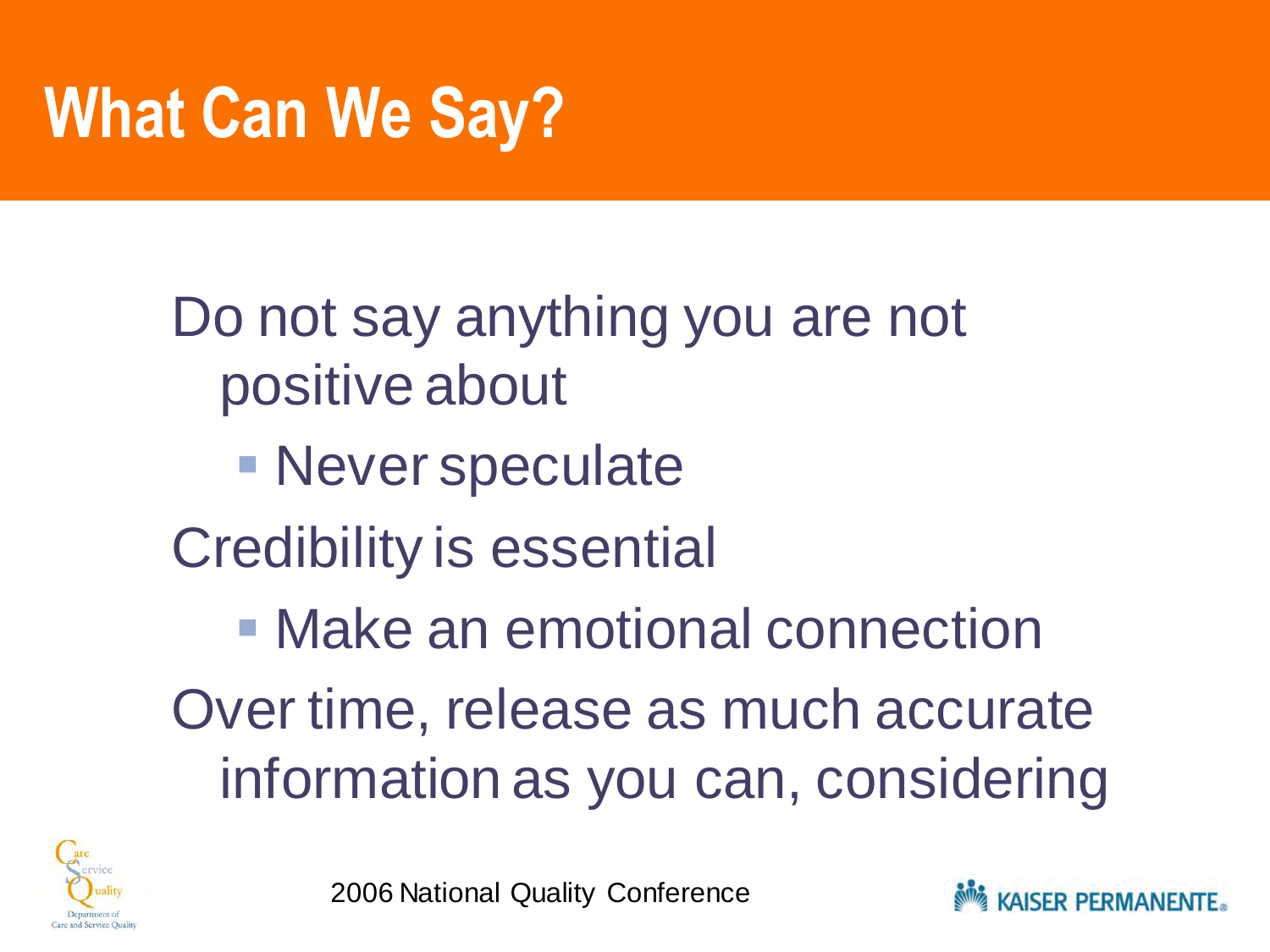# **How Can We Say It?**

Define your essential messages as clearly and concisely as possible

- Continual process
- **Find examples and details to tell larger** story

Centralize and narrow the flow of information

■ Determine who will speak for the institution



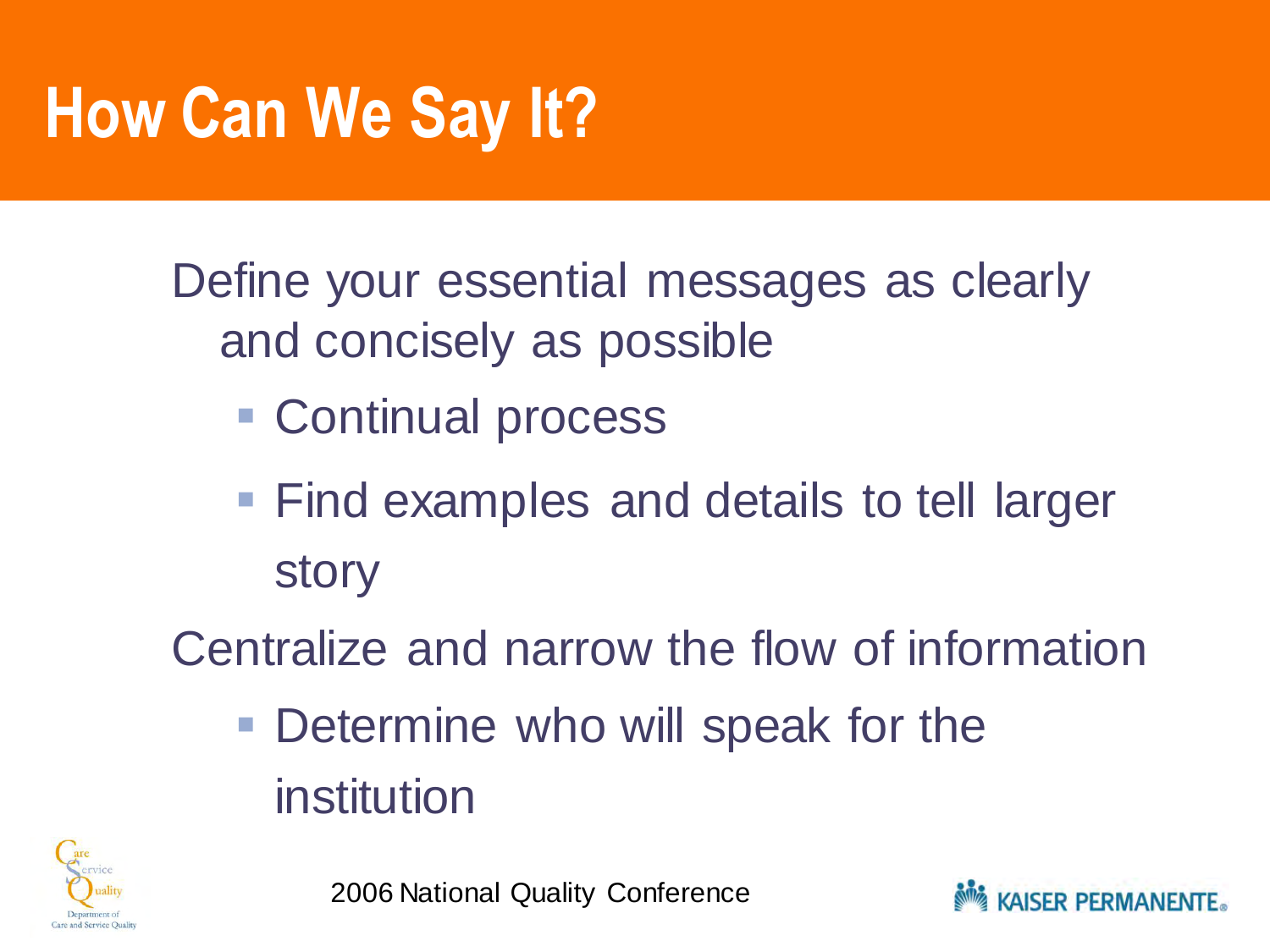# **How Can We Say It?**

- **All spokespersons must be briefed and** prepared
- **Remind all staff to direct outside** inquiries to Communications Dept.
- All communications must be consistent
	- **EXCOMMUNICATIONS Dept. should review** communications to all core audiences
- Mobilize your allies



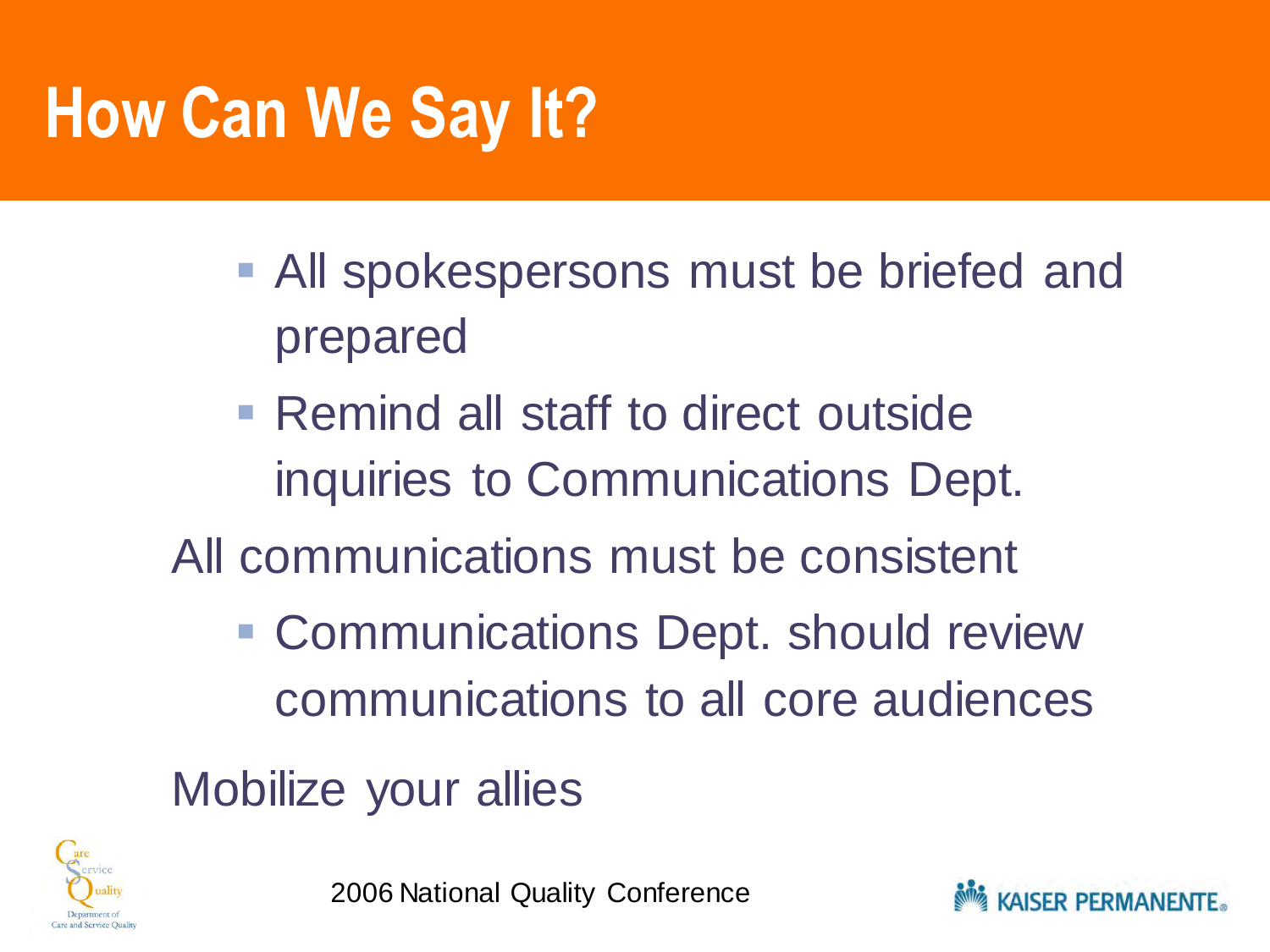### **Who Are We Talking To?**

Patients, staff, trustees, regulators, supporters (donors, community leaders, local officials), interested parties (insurers, etc.)

Don't let your core constituencies learn everything from the news media – communicate directly



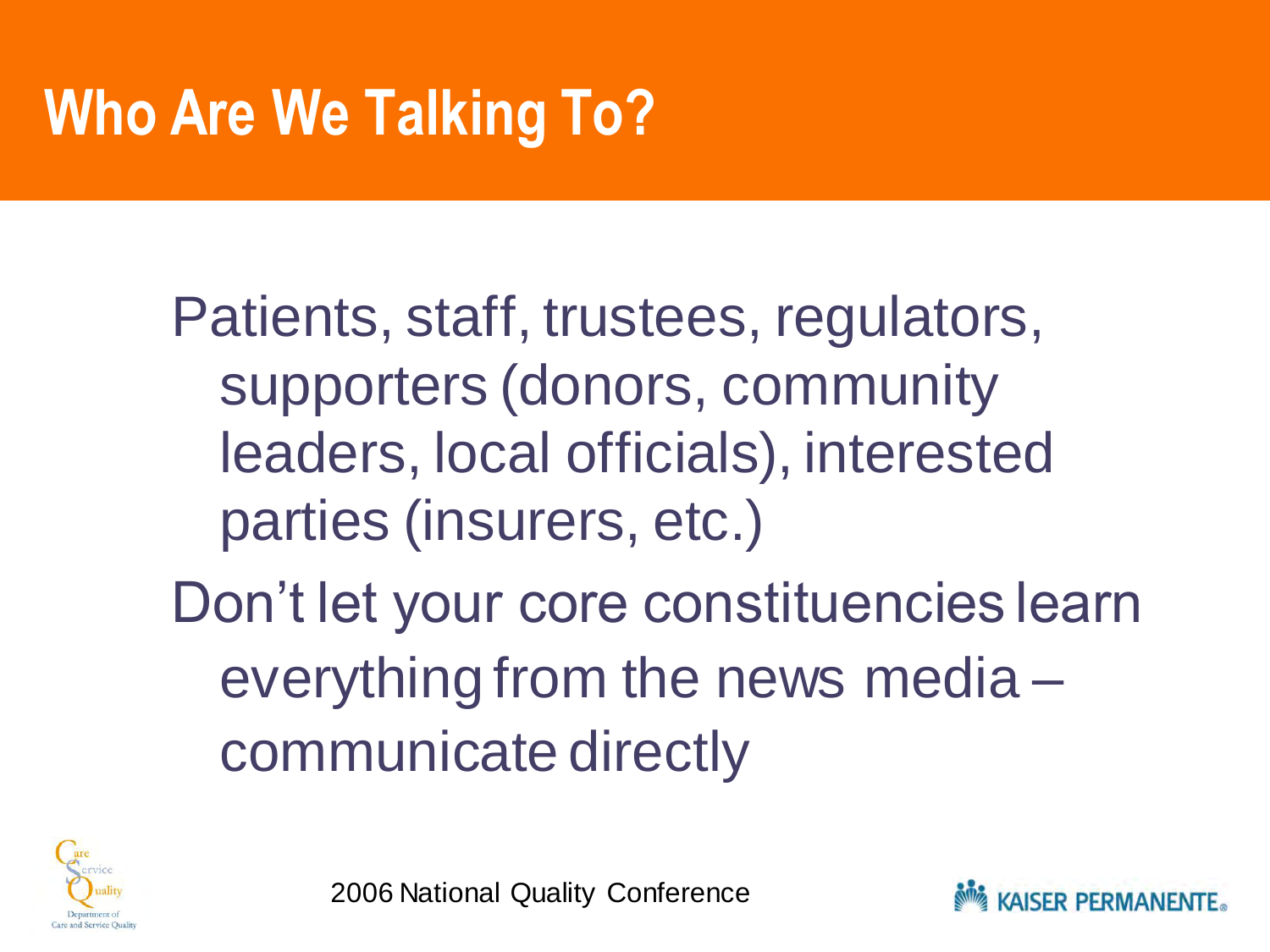# **Who Are We Talking To?**

Many people want and need to believe in you – make that possible Use all your tools to provide regular updates

 personal calls, e-mail, fax, web site publications, letters



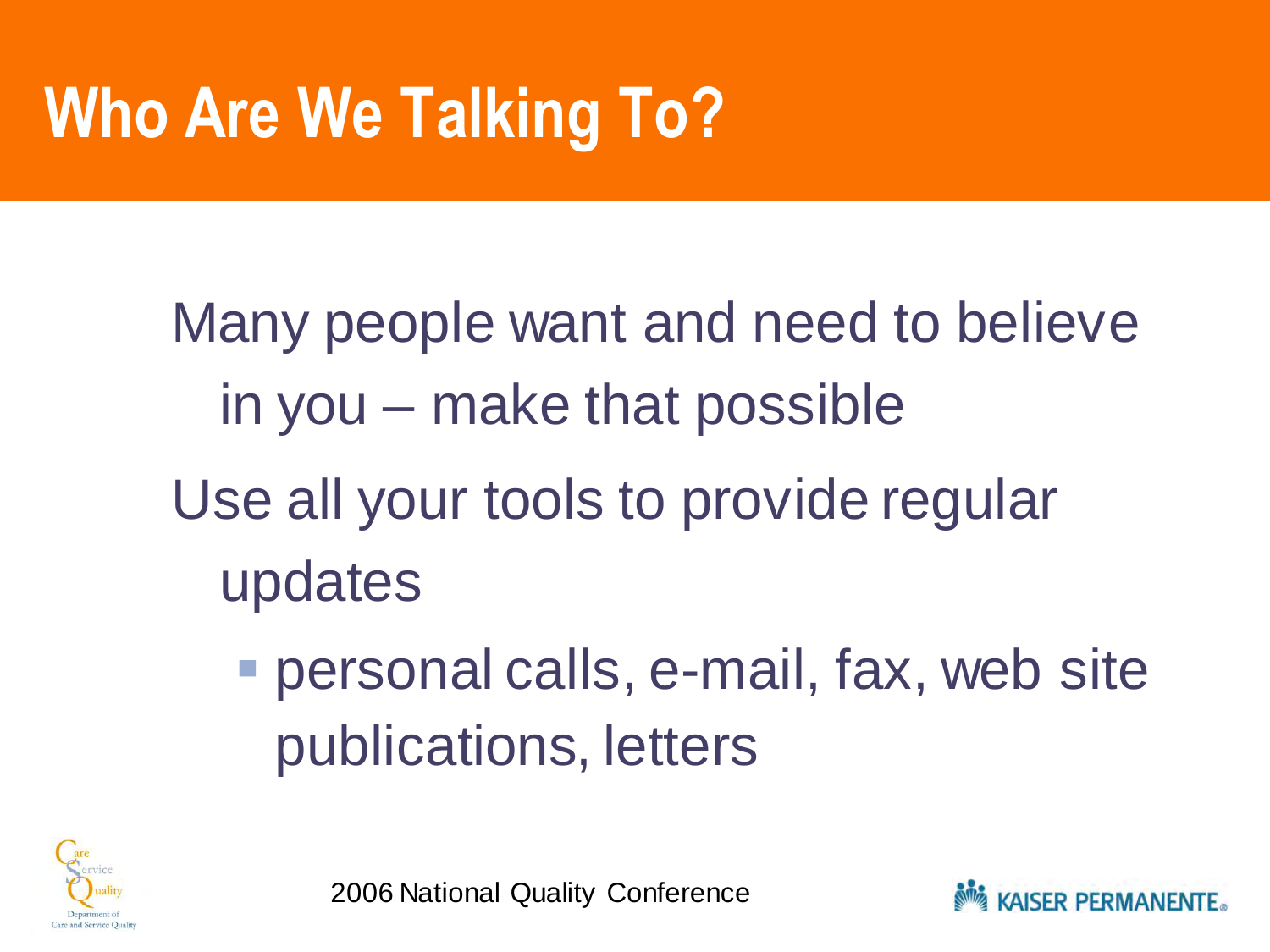#### **Internal Communications Critical**

- **All staff devastated when these events happen**
- Need to understand what's going on as staff, consumers, and sources of information
- The "drop a dime" phenomenon
	- **Action not visible around immediate incident**
	- **Frustration over historical issue resolution**
	- Organization not "telling the truth"



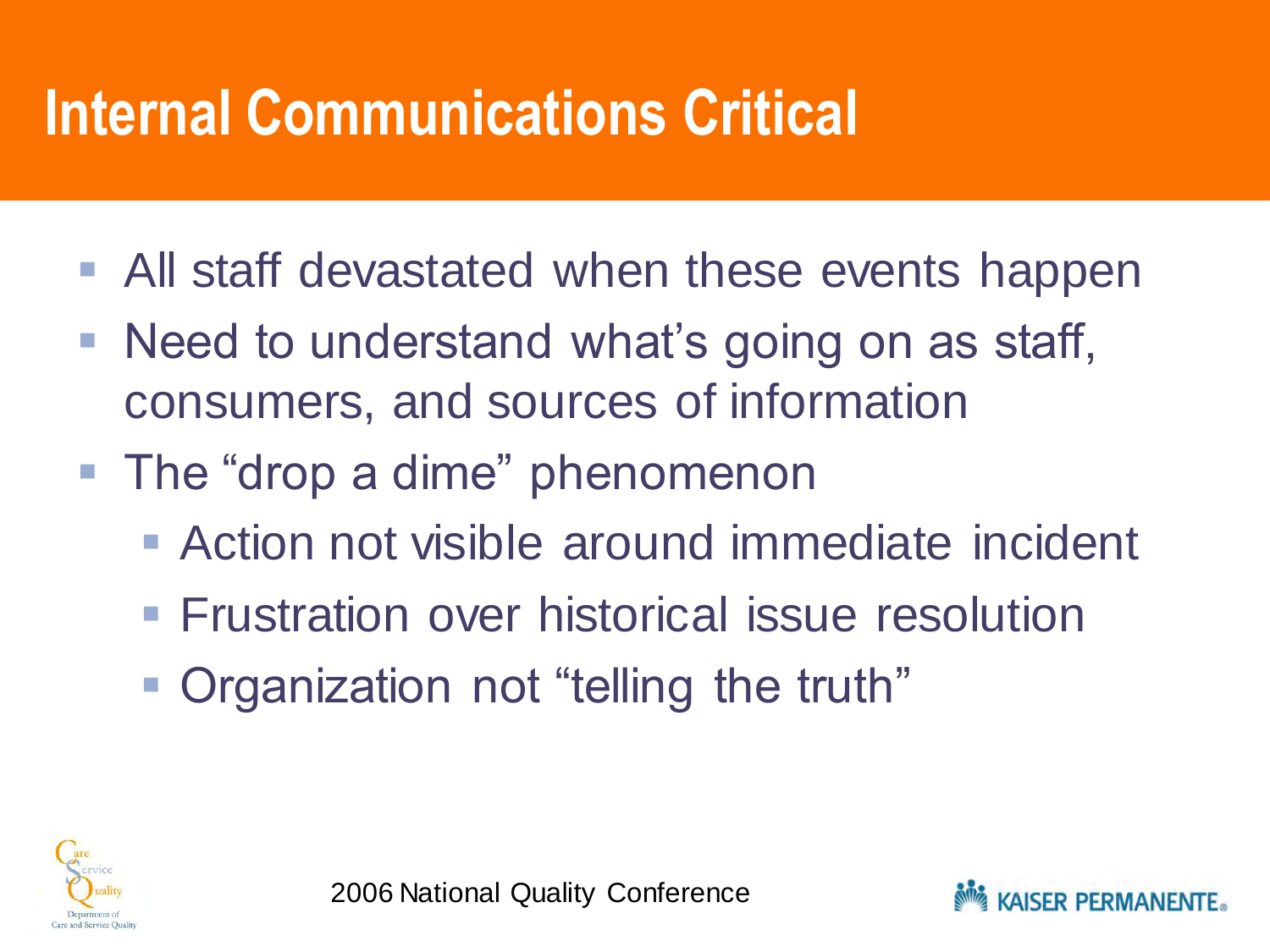#### **Essential Messages**

Be careful around immediate announcements of:

- **Revised policies and procedures**
- **Disciplined the staff involved**
- Doesn't play well on the outside
	- Too quick to jump
	- **If so easy, why wasn't it fixed before**

Can have significant internal ramifications

- **Exercise Cursory review**
- "shedding blood"



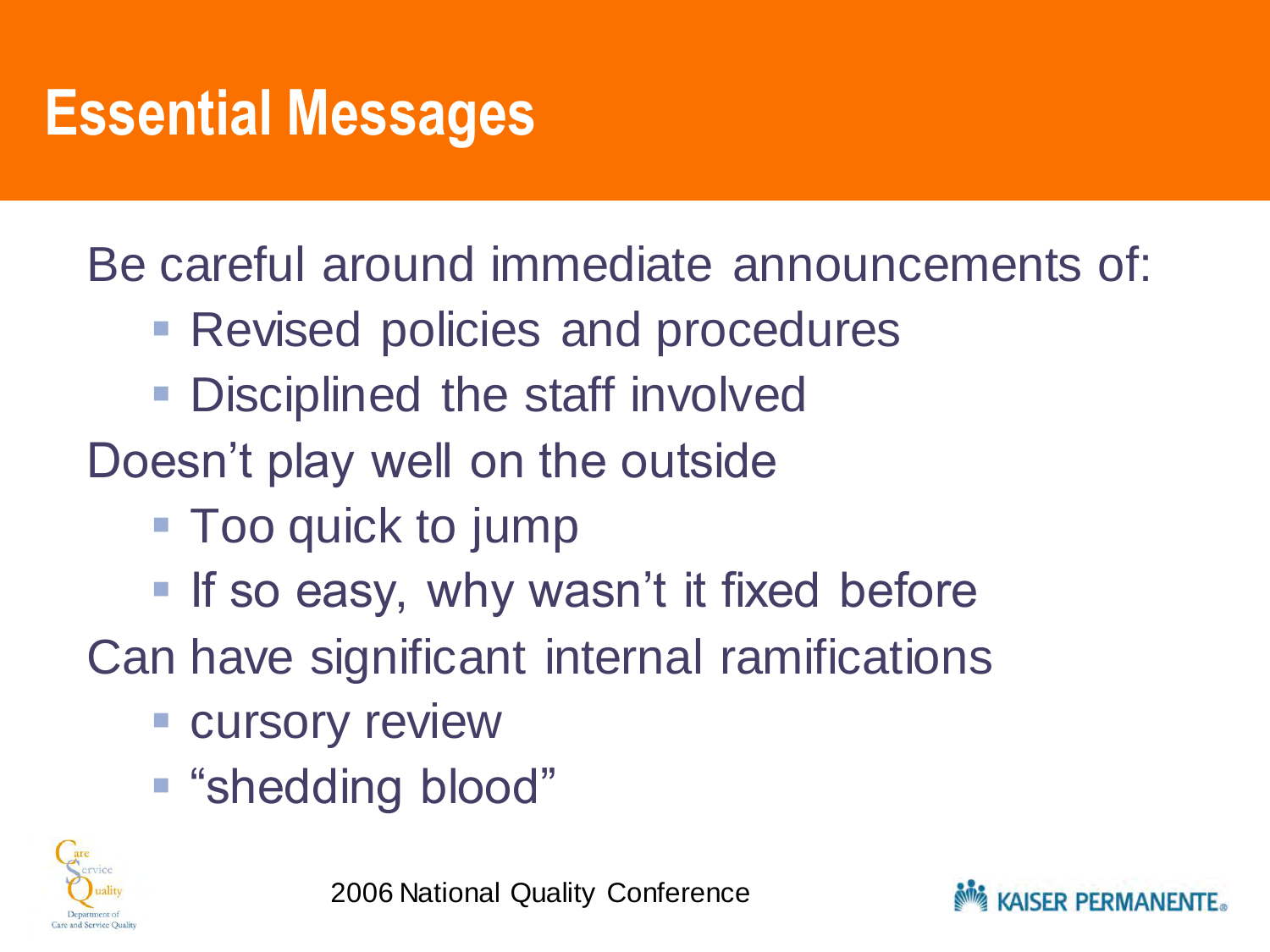## **Essential Messages**

- Hospital apology/regret that incident happened
- Disclosed to the patient/family--- informing and supporting them is priority
- **Involvement of Board and leadership** 
	- **understanding why systems failed** patient and family
	- **steps to prevent a similar occurrence**
- **Working with appropriate authorities**



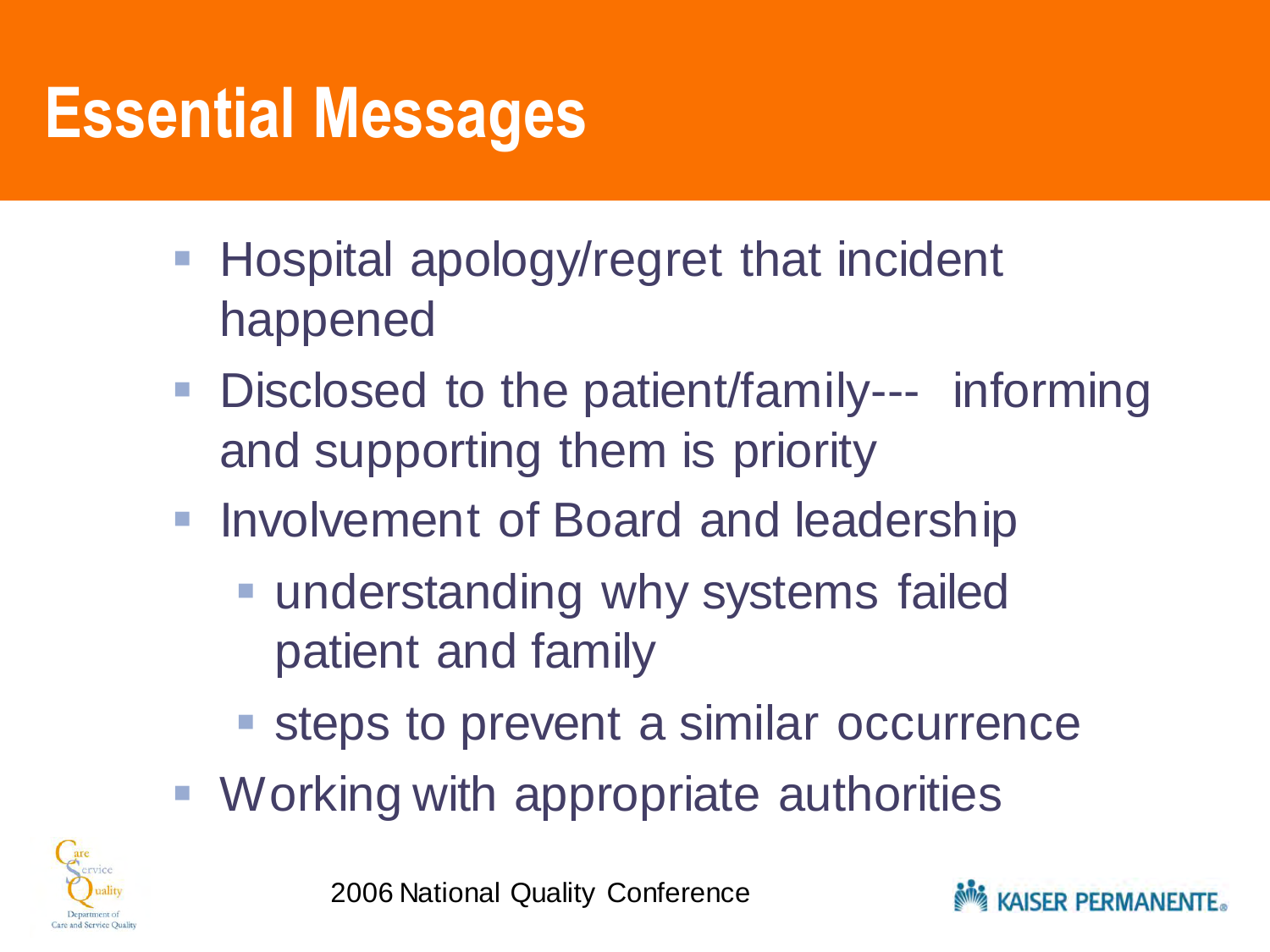#### **Essential Messages**

- Excellent organization and staff but not perfect
- **Everyone is committed to quality care and** safety
	- **Trustees, leaders, clinicians, and all** other patient care staff
- Working hard to minimize the risk of errors
- Celebrate this new era of public accountability



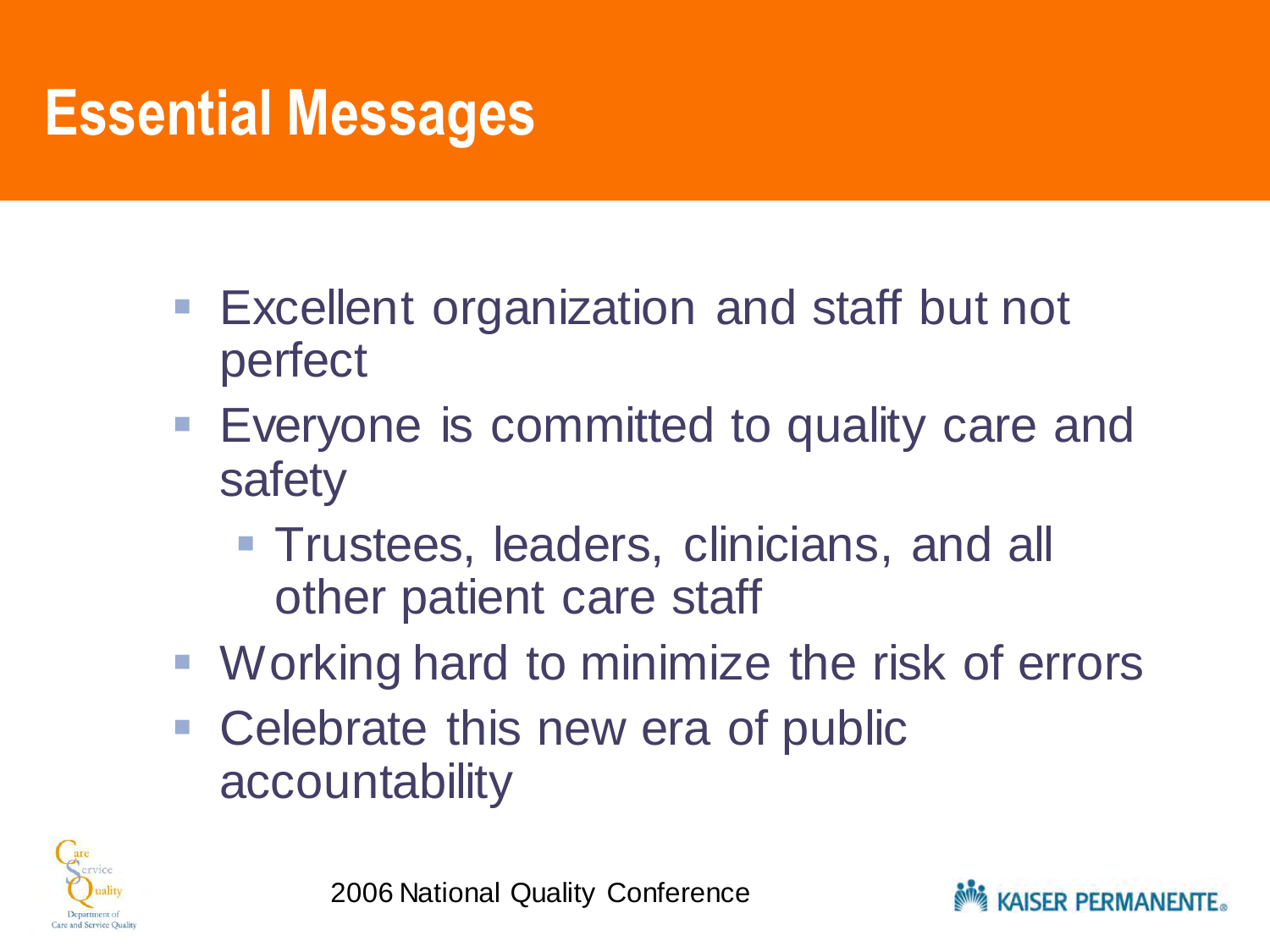### **Things To Keep in Mind**

#### Others interested in keeping the story alive

#### The mushroom effect

People at the top must stay engaged